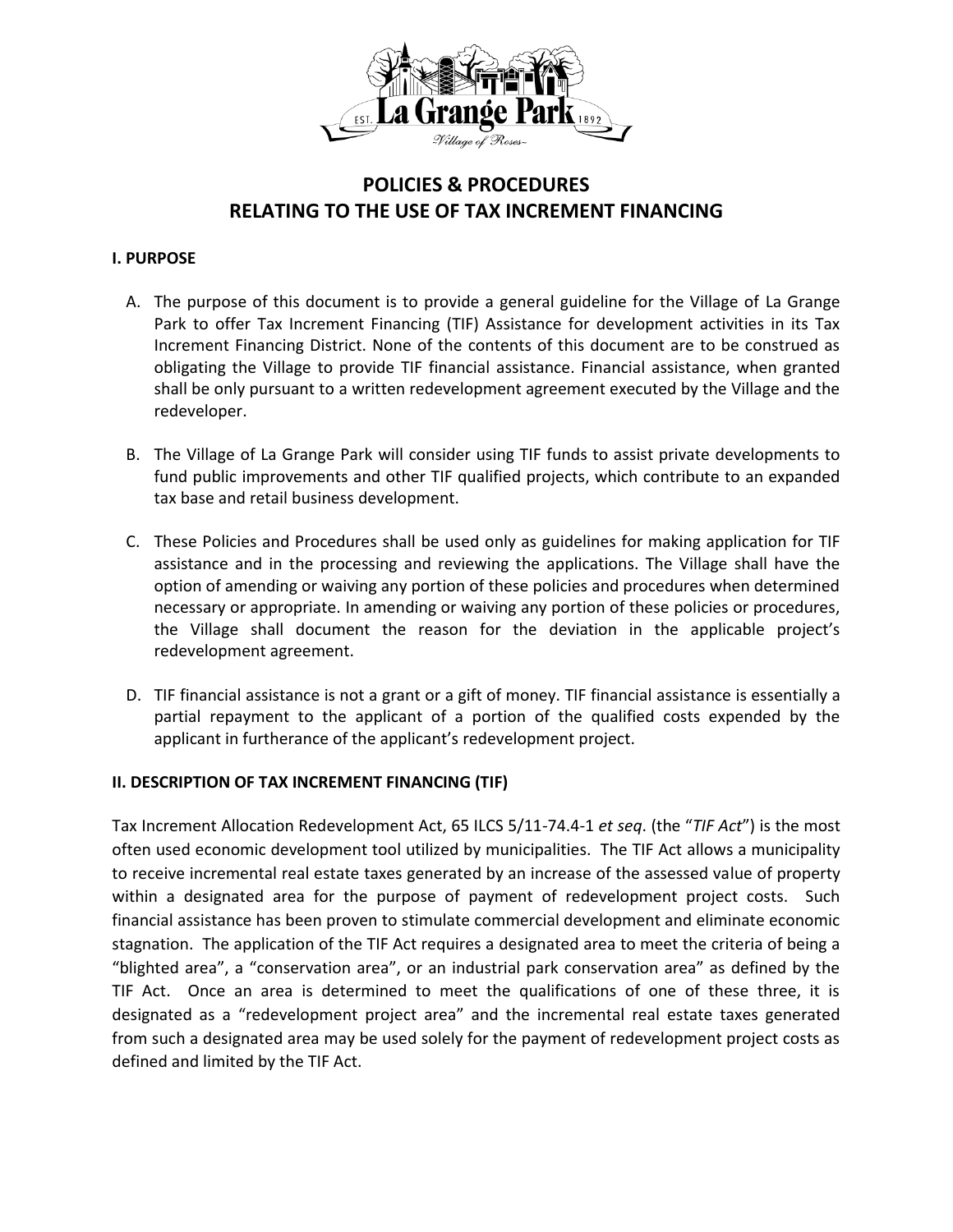# **III. QUALIFICATIONS FOR ECONOMIC INCENTIVES USING TAX INCREMENT FINANCING**

Economic Incentives to pay redevelopment project costs may be provided by the Village on a project by project basis upon demonstration of the following:

- The Project must demonstrate financial feasibility to enable the Village to recapture incentives over the life of the Project.
- The Project must be in furtherance of the approved Redevelopment Plan for the designated redevelopment project area.
- The Project must demonstrate sufficient financing to complete construction as the Village shall not provide any initial funding. Economic incentives will be provided on a "pay-as-you-go" basis from incremental revenues generated by the Project.
- Developer must have an equity investment in the Project to assure commitment to the success of the Project.
- Developer must demonstrate the experience, ability and reputation to undertake the Project.
- Developer must provide evidence of site control.

# **IV. ELIGIBLE REDEVELOPMENT PROJECT COSTS**.

Under the TIF Act, monies in the TIF Fund may only be expended for the following (65 ILCS 5/11- 74.4-3(q):

- 1. Costs of studies, surveys, development plans, architectural, legal, financial, administration of the redevelopment plan including staff; provided, however:
	- a. No charge for professional services may be based on a percentage of the tax increment collected; and,
	- b. No contract for professional services (except architectural and engineering may extend beyond a period of three years).
- 2. Marketing of the redevelopment project area to prospective businesses, developer's and investors;
- 3. Acquisition of land; demolition of buildings; site preparation; clearing and grading of land; environmental cleanup or environmental barrier;
- 4. Rehabilitation, reconstruction, repair, remodeling of public or private buildings, fixtures and leasehold improvements; and the cost of replacing an existing public building if demolished to use the site for private investment;
- 5. Cost of construction of public works but not to include the cost of construction of a new municipal building principally used for offices, storage, vehicle storage, conference facilities unless as provided in 5. above.
- 6. Job training and retraining programs implemented by businesses within the redevelopment project area;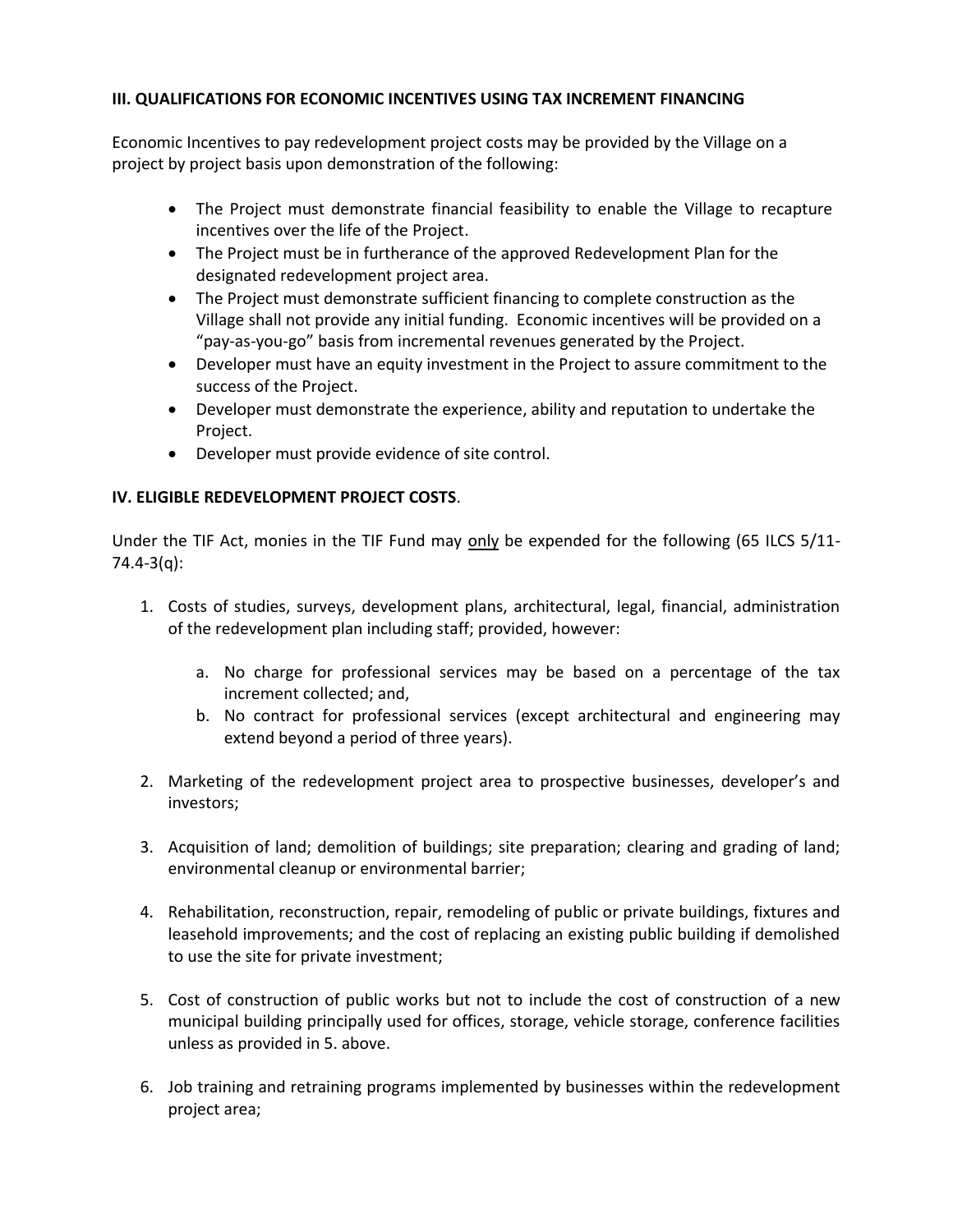- 7. Financing costs related to issuance of obligations (issued by the municipality) including interest accruing during construction but not exceeding 36 months.
- 8. To the extent the municipality, by written agreement, accepts and approves the same, all or a portion of a taxing district's capital costs resulting from the redevelopment project necessarily incurred or to be incurred within a taxing district in furtherance of the objectives of the redevelopment plan and project;
- 9. A school district's increased costs attributable to housing units for which a developer receives financial assistance due to a net increase in students, so long as requested after July 1 and before September 30 of each year and failure to do so with evidence of expenditures forfeits the right to reimbursement for that year (the calculation of such costs is dependent upon the mechanism of funding for a school district);
- 10. A public library district's increased costs due to housing units for which the developer receives financial assistance and experiences an increase in the number of patrons;
- 11. Relocation costs to the extent a municipality determines that relocation costs shall be paid or are required to be paid by state or federal law;
- 12. Payment in lieu of taxes due to revenues which would have been received had not the municipality acquired land in the redevelopment project area;
- 13. Costs of job training provided that such costs are for persons employed by employers located within the TIF and when incurred by a taxing district;
- 14. Interest costs of a developer relating to a redevelopment project not exceeding 30% of the total interest costs unless the project is new housing units for low and very low-income households.

*Note: The Village's Comprehensive Plan designates Memorial Park as permanent open space for both passive and recreational uses and as such, the Village has no desire for commercial or residential redevelopment of the Memorial Park property.*

## **V. PRELIMINARY APPLICATION PROCESS**

Application for economic assistance shall be made on the forms provided by the Village. In order for a project to be considered for TIF assistance, the following steps and are required to be followed:

- 1. Applicant Project must be located within the boundary of the TIF district.
- 2. Application should be supplemented by all pertinent documentation (i.e. number of jobs to be created/retained, total amount of investment, construction schedule, evidence of project financing, etc.) as stated in the application.
- 3. Completed applications will be submitted to the TIF Administrative Coordinator for review and comment. Incomplete forms will be returned to the applicant with an explanation on additional information as may be required.